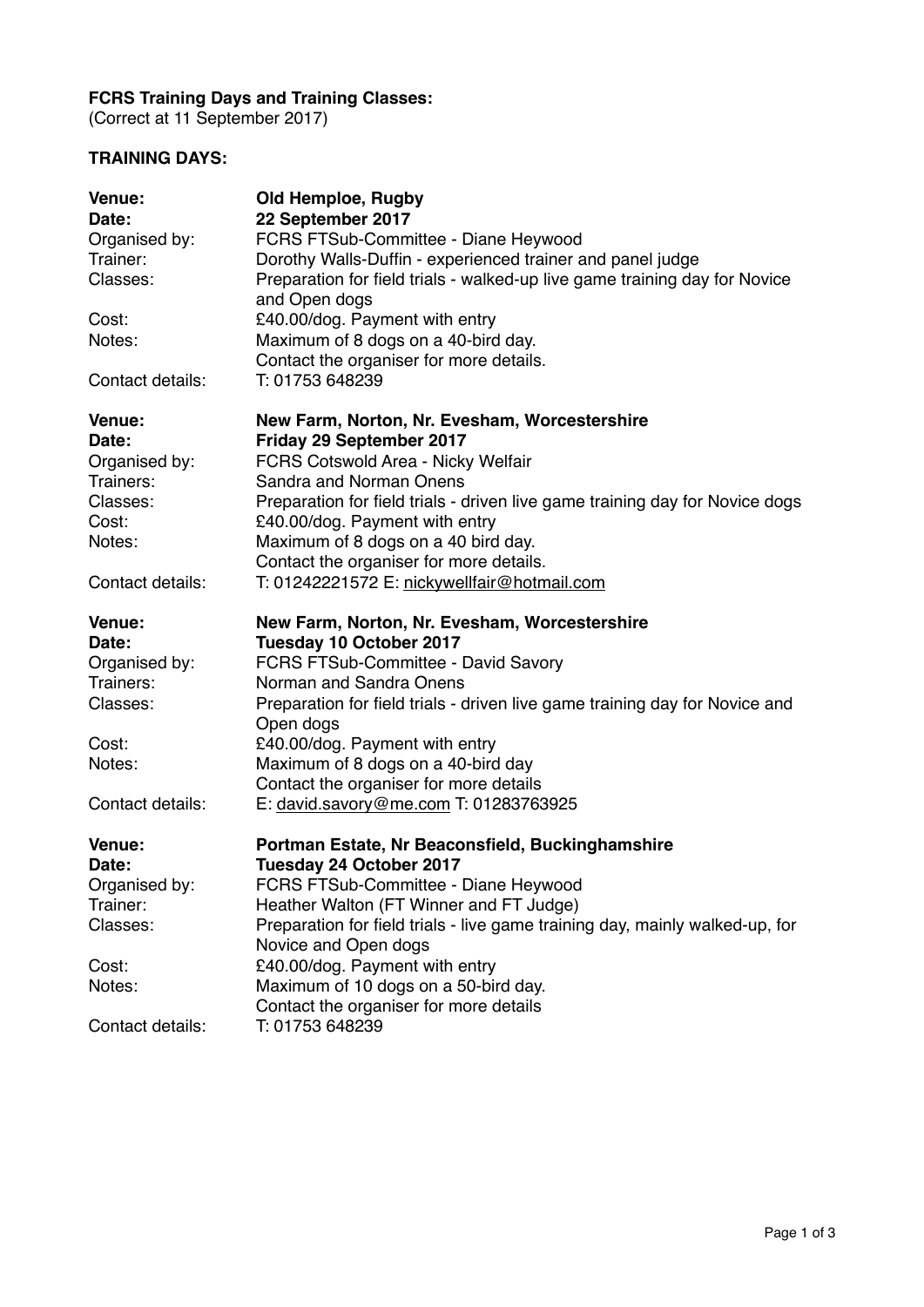## **TRAINING CLASSES:**

The list of training classes is unchanged from previously so please check with the organiser to make sure each any you are interested in are still being run.

| <b>Venue:</b>        | Wishaw, North Warwickshire. Just off M42 J9                          |
|----------------------|----------------------------------------------------------------------|
| Organised by:        | <b>FCRS Midlands Area - Pat Bell</b>                                 |
| Date(s):             | Alternate Sunday mornings, 10-12AM (and Thursday evenings in Summer) |
| Classes:             | Beginner, Puppy and Advanced                                         |
| Notes:               | Contact organiser for more information                               |
| Contact details:     | E: patriciambell@hotmail.com                                         |
| Venue:               | <b>Oxfordshire</b>                                                   |
| Organised by:        | FCRS Central Area - Vivienne Gatter                                  |
| Date(s)              | Monthly training. Dates from organiser                               |
| Classes:             | Novice and Open. Puppy and Beginner training on request              |
| Notes:               | Further information from organiser                                   |
| Contact details:     | E: vigatter@yahoo.com                                                |
| <b>Venue:</b>        | <b>Fletching, East Sussex</b>                                        |
| Organised by:        | <b>Josef Honsel</b>                                                  |
| Date(s):             | <b>Started 26 February</b>                                           |
| Classes:             | 7-48 months. Preparation for gundog working tests and KCWGC          |
| Notes:               | 10:00AM start. Maximum of 6 per group. To improve basics             |
| Further information: | Proven positive training methods only, no clicker training.          |
| Contact details:     | T: 01825791173                                                       |
| <b>Venue:</b>        | <b>Midhurst, West Sussex</b>                                         |
| Organised by:        | Lynnette Irwin                                                       |
| Dates(s):            | Starting in June                                                     |
| Classes:             | Beginner and Puppy.                                                  |
| Notes:               | 1:1 tuition by request.                                              |
| Contact details:     | E: posh.dogs@btinternet.com T: 01730816167                           |
| Venue:               | <b>Surrey</b>                                                        |
| Organised by:        | Southern Flatcoated Retriever Club - Jacquie Thomas                  |
| Date(s):             | To be advised                                                        |
| Classes:             | <b>Beginners</b>                                                     |
| Notes:               | 6 - week course. Contact organiser for details                       |
| Contact details:     | E: jacquiethm@aol.com                                                |
| Venue:               | <b>Reigate, Surrey</b>                                               |
| Organised by:        | Surrey Flatcoats - Jill Whitwell                                     |
| Dates:               | 22 April, 21 May, 25 June. Monthly if sufficient demand.             |
| Classes:             | Basic obedience and gundog training                                  |
| Notes:               | Further information from organiser                                   |
| Contact details:     | E: tucklewell@waitrose.com T: 01252706978                            |
| <b>Venue:</b>        | Okehampton, West Devon/Cornwall border                               |
| Organised by:        | FCRS South-West Area - Helen Ford                                    |
| Date(s):             | 1st April, 6th May, 3rd June, 8th July and 12th August.              |
| Classes:             | All abilities.                                                       |
| Trainer:             | <b>Steve Ashby</b>                                                   |
| Notes:               | The location is off the A30. Monthly training if sufficient demand.  |
| Contact details:     | E: haford@btinternet.com                                             |